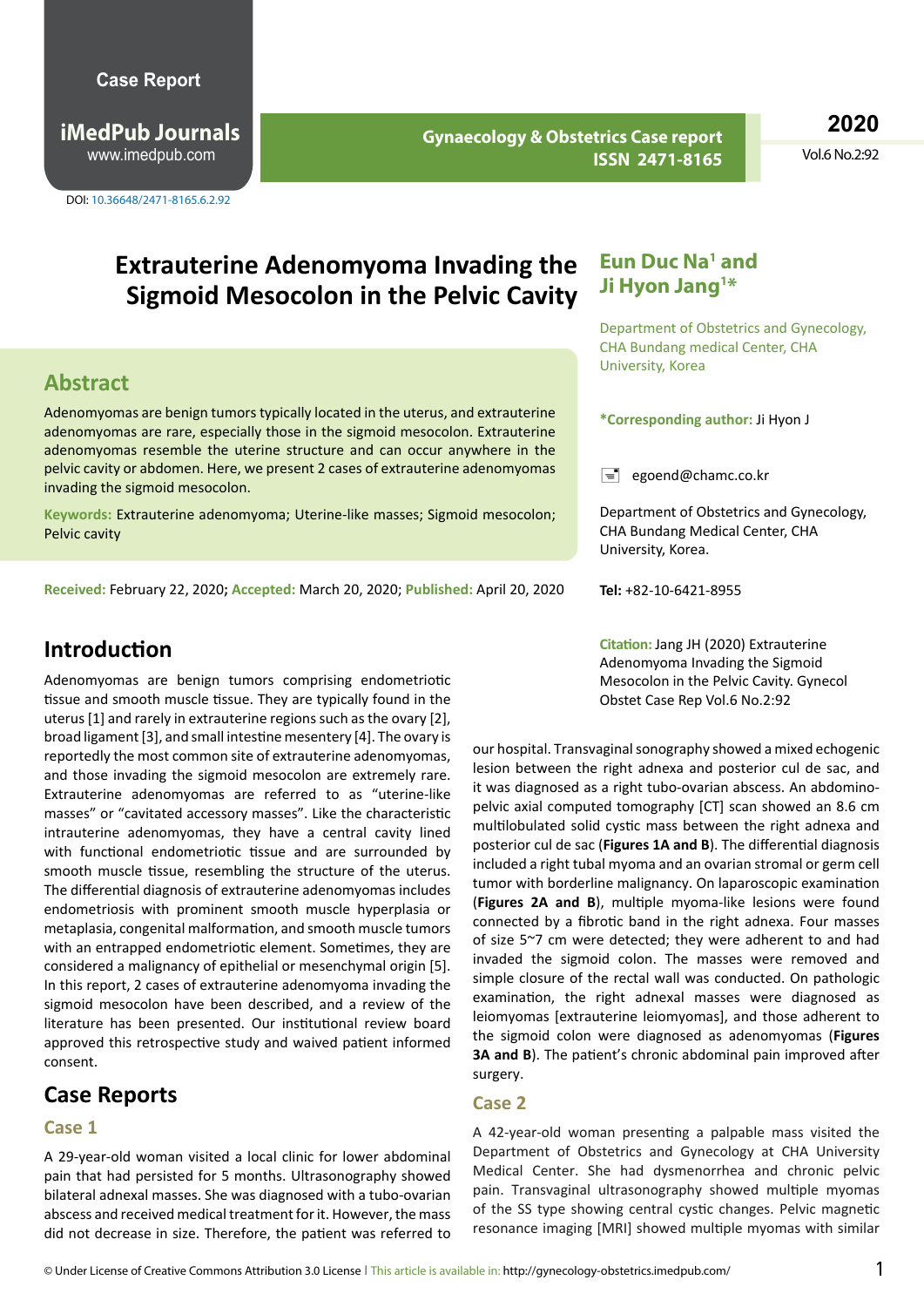

Case 1. Contrast-enhanced CT scan showing an 8.6-cm multilobulated solid cystic mass. The mass was well defined and had a cystic portion (A: transverse view, B: coronal view). Case 2. C: Transverse T1-weighted MR images showing a mass of about  $4.4 \times 4.7 \times 3.6$  cm (red arrow) with multifocal high signal intensity in the left posterior aspect of the lower uterine body. D: Sagittal T2-weighted image showing the heterogeneous signal intensity of a cystic lesion (yellow arrow). **Figure 1**



Case 1. A: Laparoscopic view of multiple myoma-like lesions in the right adnexa. These lesions were not connected to the uterus. B: Multiple masses, 5–7 cm in size, adherent to the sigmoid colon. The masses had a cystic cavity containing thick, dark chocolate-colored material. **Figure 2**

characteristics within the uterus and a 5 cm cystic mass in the posterior cul de sac of the posterior aspect of the lower uterine body. MRI showed multifocal T1 high-signal-intensity portions and multifocal nonenhancing portions in the mass (**Figures 1C and D**). Multiple myomas and an SS-type myoma with red degeneration in the posterior aspect of the lower uterine body were diagnosed. The differential diagnosis included leiomyosarcoma. Intraoperatively, the uterus was found to be grossly enlarged. The 5 cm mass that had invaded the sigmoid colon was located in the cul de sac between the uterus and sigmoid colon. The right ovary seemed enlarged because of the  $3 \times 4$  cm ovarian cyst. The inner surface of the cystic wall of the mass invading the sigmoid colon was rough, and it contained a

dark chocolate-colored fluid. After the mass was removed, the anterior wall of the sigmoid colon showed a longitudinal tear of about 4–5 cm. Total abdominal hysterectomy and primary repair of the sigmoid colon were performed, along with right ovarian cystectomy. On histopathological examination, the adenomyomas and leiomyomas were found to be localized in the uterine myometrium. Further, the sigmoid colon mass was diagnosed as an adenomyoma (**Figures 3C and D**), and the right ovarian cyst was diagnosed as an endometriotic cyst. The patient's chronic pelvic pain subsided after the operation.

# **Discussion**

About 30 cases of extrauterine adenomyomas at various sites have been reported [4], the most common site being the ovary. The cases presented here are those of rectovaginal adenomyomas invading the sigmoid colon, which is a very rare site of extrauterine adenomyomas. The gross finding of a uterinelike mass varied between the cases, as did the size of the masses. However, in both cases, the internal component including solid and cystic areas was detected, and functional endometrial glands and stroma within a muscular walled structure resembling a uterus were found on microscopic examination [5]. Extrauterine adenomyomas need to be distinguished from several other conditions. In particular, they are often considered malignancies of epithelial or mesenchymal origin because in imaging studies like CT and MRI, they show solid and cystic portions, which are